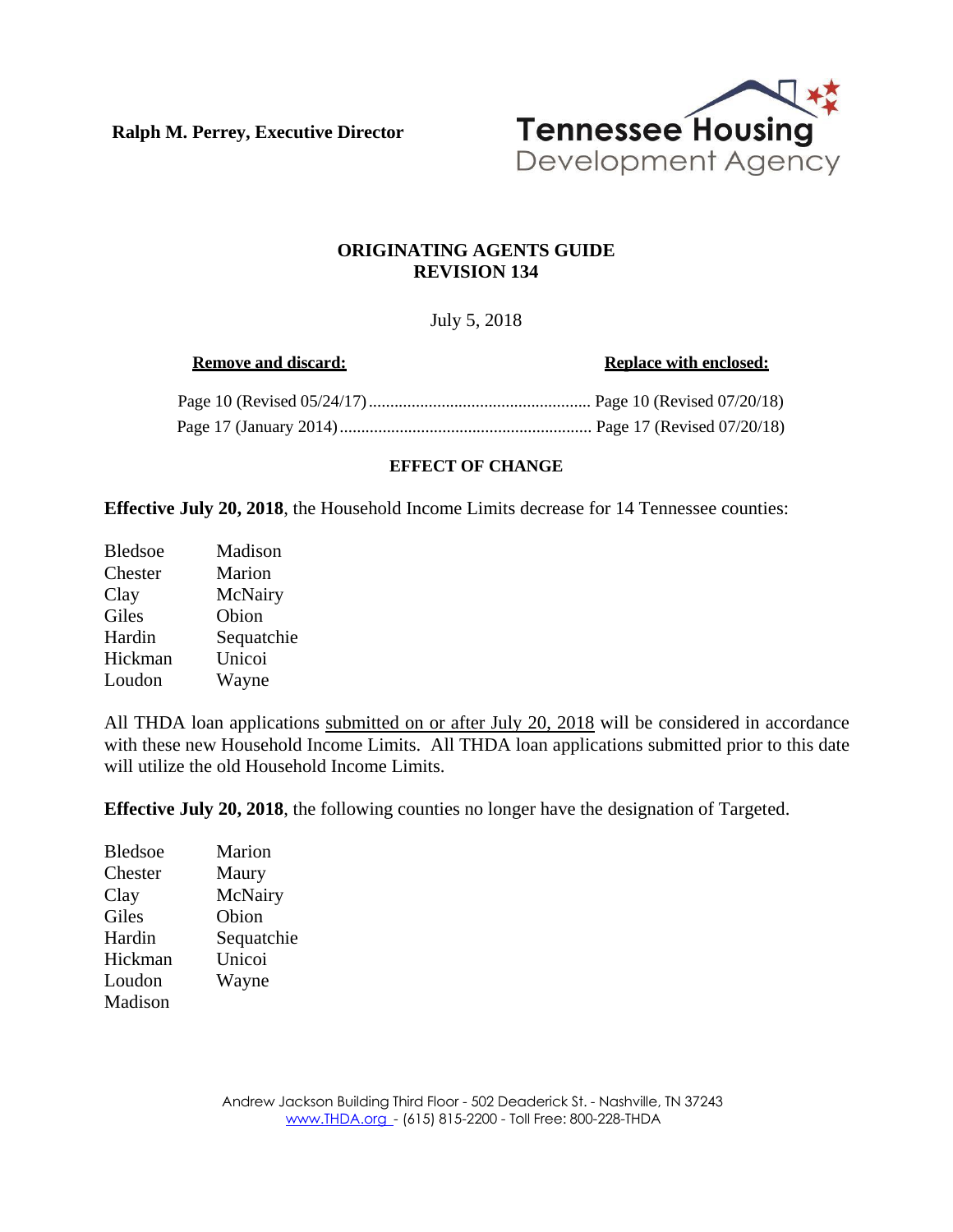# **D. Current Acquisition Cost Limits By MSA\*/County**

| <b>Acquisition</b>   |               | <b>Household Income Limits</b> |                      |                      |                 | <b>Acquisition</b> | <b>Household Income Limits</b>                                           |                      |                                                                              |  |
|----------------------|---------------|--------------------------------|----------------------|----------------------|-----------------|--------------------|--------------------------------------------------------------------------|----------------------|------------------------------------------------------------------------------|--|
|                      |               | <b>Cost Limits</b>             | $1 - 2$              | $3+$                 |                 |                    | <b>Cost Limits</b>                                                       | $1 - 2$              | $3+$                                                                         |  |
| <b>Counties</b>      |               |                                | <b>Persons</b>       | <b>Persons</b>       | <b>Counties</b> |                    |                                                                          | <b>Persons</b>       | <b>Persons</b>                                                               |  |
| Anderson             |               | \$250,000                      | \$66,600<br>\$60,900 | \$76,590<br>\$70,700 | Lewis           |                    | \$250,000                                                                | \$60,900<br>\$73,080 | \$70,140<br>\$85,260                                                         |  |
| Bedford              |               | \$250,000                      | \$60,900             | \$70,140             | Lincoln         | T                  | \$300,000                                                                | \$66,600             | \$76,590                                                                     |  |
| Benton               |               | \$250,000                      | \$60,900             | \$70,140             | Loudon          |                    | \$300,000                                                                | \$73,080             | \$85,260                                                                     |  |
| Bledsoe              |               | \$300,000                      |                      |                      | Macon           | T                  | \$375,000                                                                |                      |                                                                              |  |
| <b>Blount</b>        |               | \$250,000                      | \$66,600             | \$76,590             | Madison         |                    | \$300,000                                                                | \$63,186             | \$72,664                                                                     |  |
| <b>Bradley</b>       | $\ast$        | \$250,000                      | \$63,286             | \$72,779             | Marion          |                    | \$300,000                                                                | \$62,566             | \$71,951                                                                     |  |
| Campbell             | T             | \$300,000                      | \$73,080             | \$85,260             | Marshall        |                    | \$250,000                                                                | \$64,106             | \$73,722                                                                     |  |
| Cannon               | T             | \$375,000                      | \$89,880             | \$104,860            | Maury           |                    | \$375,000                                                                | \$73,800             | \$86,100                                                                     |  |
| Carroll              | $\mathbf T$   | \$300,000                      | \$73,080             | \$85,260             | McMinn          |                    | \$250,000                                                                | \$62,880             | \$73,360                                                                     |  |
| Carter               |               | \$250,000                      | \$64,086             | \$73,699             | McNairy         |                    | \$300,000                                                                | \$60,900             | \$70,140                                                                     |  |
| Cheatham             |               | \$375,000                      | \$89,880             | \$104,860            | Meigs           | T                  | \$300,000                                                                | \$73,080             | \$85,260                                                                     |  |
| Chester              |               | \$300,000                      | \$63,186             | \$72,664             | Monroe          | $\mathbf T$        | \$300,000                                                                | \$73,080             | \$85,260                                                                     |  |
| Claiborne            | T             | \$300,000                      | \$73,080             | \$85,260             | Montgomery      | $\ast$             | \$250,000                                                                | \$63,826             | \$73,400                                                                     |  |
| Clay                 |               | \$300,000                      | \$60,900             | \$70,140             | Moore           |                    | \$250,000                                                                | 62,626               | \$72,020                                                                     |  |
| Cocke                | T             | \$300,000                      | \$73,080             | \$85,260             | Morgan          | $\mathbf T$        | \$300,000                                                                | <b>373,080</b>       | \$85,260                                                                     |  |
| Coffee               | $\frac{1}{2}$ | \$250,000                      | \$63,000             | \$73,500             | Obion           |                    | \$300,000                                                                | \$60,900             | \$70,840                                                                     |  |
| Crockett             | T             | \$300,000                      | \$73,080             | \$85,260             | Overton         | $\mathbf T$        | \$300,000                                                                | \$73,080             | \$85,260                                                                     |  |
| Cumberland           |               | \$250,000                      | \$60,900             | \$70,140             | Perry           |                    | \$250,000                                                                | \$60,900             | \$70,140                                                                     |  |
| Davidson             | $\frac{1}{2}$ | \$375,000                      | \$89,880             | \$104,860            | Pickett         | T                  | 300,000                                                                  | \$73,080             | \$85,260                                                                     |  |
| Decatur              |               | \$250,000                      | \$60,900             | \$70,140             | Polk            |                    | \$300,000                                                                | \$73,080             | \$85,260                                                                     |  |
| DeKalb               | T             | \$300,000                      | \$73,080             | \$85,260             | Putnan          |                    | \$250,000                                                                | \$60,900             | \$70,140                                                                     |  |
| Dickson              |               | \$375,000                      | \$89,880             | \$104,860            | <b>Rhea</b>     |                    | \$300,000                                                                | \$73,080             | \$85,260                                                                     |  |
| Dyer                 | T             | \$300,000                      | \$73,080             | \$85,260             | Roane           |                    | \$250,000                                                                | \$63,386             | \$72,894                                                                     |  |
| Fayette              | T             | \$300,000                      | \$77,040             | \$89,880             | Robertson       | $\ast$             | \$375,000                                                                | \$89,880             | \$104,860                                                                    |  |
| Fentress             | T             | \$300,000                      | \$73,080             | \$85,260             | Rutherford      | $\ast$             | \$375,000                                                                | \$89,880             | \$104,860                                                                    |  |
| Franklin             | T             | \$300,000                      | \$73,080             | \$85,260             | Scott           | T                  | \$300,000                                                                | \$73,080             | \$85,260                                                                     |  |
| Gibson               | T             | \$300,000                      | \$73,080             | \$85,260             | Sequatchie      |                    | \$300,000                                                                | \$62,566             | \$71,951                                                                     |  |
| Giles                |               | \$300,000                      | \$62,880             | \$73,360             | Sevier          |                    | \$250,000                                                                | \$63,206             | \$72,687                                                                     |  |
| Grainger             | T             | \$300,000                      | \$73,080             | \$85,260             | Shelby          | $\ast$             | \$250,000                                                                | \$64,200             | \$73,830                                                                     |  |
| Greene               | T             | \$300,000                      | \$73,080             | \$85,260             | Smith           |                    | \$375,000                                                                | \$69,480             | \$81,060                                                                     |  |
| Grundy               | T             | \$300,000                      | \$73,080             | \$85,260             | Stewart         | T                  | \$300,000                                                                | \$73,080             | \$85,260                                                                     |  |
| Hamblen              | $\ast$        | \$250,000                      | \$61,080             | \$71,260             | Sullivan        | $\ast$             | \$250,000                                                                | \$63,946             | \$73,538                                                                     |  |
| Hamilton             | $\ast$        | \$250,000                      | \$62,566             | \$71,951             | Sumner          |                    | \$375,000                                                                | \$89,880             | \$104,860                                                                    |  |
| Hancock              | T             | \$300,000                      | \$73,080             | \$85,260             | Tipton          | T                  | \$300,000                                                                | \$77,040             | \$89,880                                                                     |  |
| Hardeman             | $\mathbf T$   | \$300,000                      | \$73,080             | \$85,260             | Trousdale       | T                  | \$375,000                                                                | \$89,880             | \$104,860                                                                    |  |
| Hardin               |               | 300.000                        | \$60,900             | \$70,140             | Unicoi          |                    | \$300,000                                                                | \$64,086             | \$73,699                                                                     |  |
| Hawkins              | T             | \$300,000                      | \$73,080             | \$85,260             | Union           | T                  | \$300,000                                                                | \$79,920             | \$93,240                                                                     |  |
| Haywood              |               | \$300,000                      | \$73,080             | \$85,260             | Van Buren       | T                  | \$300,000                                                                | \$73,080             | \$85,260                                                                     |  |
| Henderson            |               | \$300,000                      | \$73,080             | \$85,260             | Warren          |                    | \$250,000                                                                | \$60,900             | \$70,140                                                                     |  |
| Henry                |               | \$250,000                      | \$60,900             | \$70,140             | Washington      | *                  | \$250,000                                                                | \$64,086             | \$73,699                                                                     |  |
| Hickman              |               | \$375,000                      | \$60,900             | \$70,140             | Wayne           |                    | \$300,000                                                                | \$60,900             | \$70,140                                                                     |  |
| Houston              |               | 300,000                        | \$73,080             | \$85,260             | Weakley         | $\ast$             | \$250,000                                                                | \$64,086             | \$73,699                                                                     |  |
|                      |               | \$250,000                      | \$63,386             | \$72,894             | White           | T                  |                                                                          | \$73,080             | \$85,260                                                                     |  |
| Humphreys<br>Jackson |               | \$300,000                      | \$73,080             | \$85,260             |                 |                    | \$300,000                                                                | \$89,880             | \$104,860                                                                    |  |
|                      |               |                                | \$73,080             | \$85,260             | Williamson      |                    | \$375,000                                                                | \$89,880             | \$104,860                                                                    |  |
| Jefferson            | T             | \$300,000                      |                      |                      | Wilson          |                    | \$375,000                                                                |                      |                                                                              |  |
| Johnson              | T             | \$300,000                      | \$73,080             | \$85,260             |                 |                    |                                                                          |                      | T Denotes a targeted county. The first-time homebuyer requirement is waived. |  |
| Knox                 | $\frac{1}{2}$ | \$250,000                      | \$66,600             | \$76,590             |                 |                    |                                                                          |                      |                                                                              |  |
| Lake                 | T             | \$300,000                      | \$73,080             | \$85,260             | $\frac{1}{2}$   |                    | Denotes that some census tracts in the county are targeted, and in these |                      |                                                                              |  |
| Lauderdale           | T             | \$250,000                      | \$73,080             | \$85,260             |                 |                    | census tracts, the first-time homebuyer requirement is waived.           |                      |                                                                              |  |
| Lawrence             | T             | \$250,000                      | \$73,080             | \$85,260             |                 |                    |                                                                          |                      |                                                                              |  |